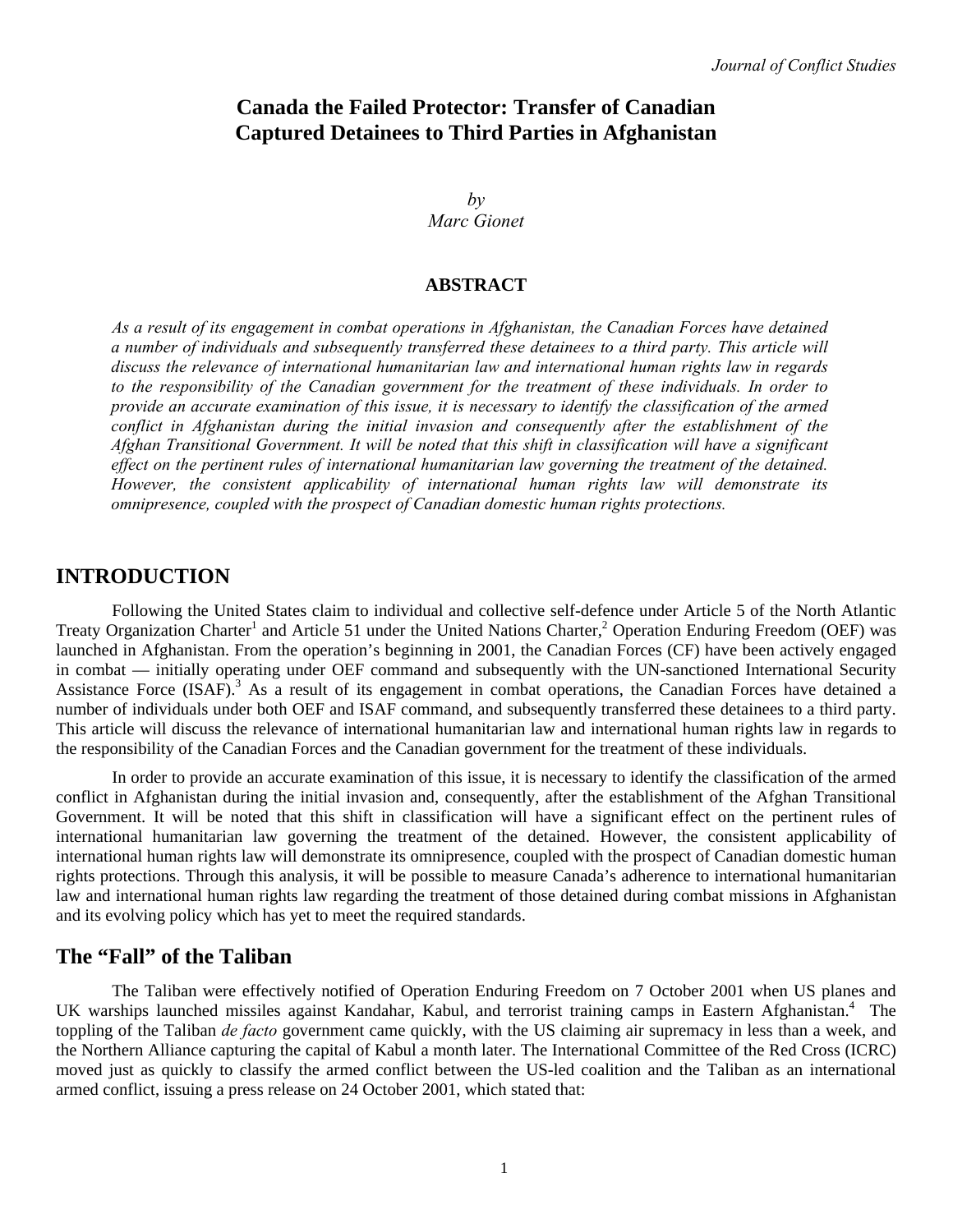*2009* 

Combatants captured by enemy forces in the international armed conflict between the Taliban and the US-led coalition must be treated in accordance with the Third Geneva Convention. Civilians detained by a party of which they are not nationals must be treated in accordance with the Fourth Geneva Convention. The ICRC must therefore be allowed to visit them.<sup>5</sup>

Although the classification of the armed conflict by the ICRC might seem straightforward, it is important to analyze how it reached its conclusion and when this classification took effect. At the outset, it is necessary to establish a definition of an international armed conflict. For the purposes of this article, an international armed conflict will be defined as:

Any difference between two States and leading to intervention of armed forces . . . is an armed conflict within the meaning of Article 2 [common to the Geneva Conventions], even if one of the parties denies the existence of a state of war. It makes no difference how long the conflict lasts or how much slaughter takes place. $^6$ 

Although *al-Qaeda*'s leadership planned and trained for their 11 September 2001 attacks against the US from Afghanistan, their attacks should not be classified as the commencing of hostilities between the two states. The Taliban *de facto* government did allow *al-Qaeda* to act freely within its borders, but *al-Qaeda*'s actions were not of the Taliban state apparatus, as they had maintained a separate identity, ideology, membership, and command structure.<sup>7</sup> Resulting from the Taliban's reluctance to cooperate with the international community, they became an additional target of the US-led coalition. Therefore, the commencement of an international armed conflict began with the landing of the first American and British missiles on Afghan soil following the Taliban's refusal to denounce and surrender *al-Qaeda*, and not the attacks of 11 September 2001.

Although the US maintained that the characteristics of the Taliban did not satisfy any of the groups enumerated by the Geneva Conventions identifying prisoners of wars, this article will argue that as the *de facto* government the Taliban did meet the criteria established by Geneva Convention III to receive such treatment. Article 4 A (1) of Geneva Convention III states that "members of the armed forces of a Party to the conflict as well as militias or volunteer corps forming part of such forces" are entitled to Prisoner of War (POW) status.<sup>8</sup> Additionally, the Taliban is required to honor the customary principle of distinction.<sup>9</sup> It can be said with a degree of certainty that the Taliban is a party to the conflict, exercising the use of its standing army and participating in large-scale hostilities.<sup>10</sup> Contributing to this argument is the manner in which the coalition carried out its initial attacks. These attacks focused on the Taliban's command and control centers suggesting that there was a defined hierarchical leadership and substantive organizational structure, typical of a conventional armed force.<sup>11</sup> It is also plausible, but more difficult, to situate *al-Qaeda* under this category as an adjunct militia or volunteer corps of the Taliban. In order to do so, it would have to be demonstrated that the Taliban exercised effective control over  $aI$ -*Qaeda* in coordinating its efforts within Afghanistan against the US-led coalition.<sup>12</sup>

The US, on the other hand, insisted that attempts to categorize the Taliban should fall under Article 4 A (2), which is designed specifically for militias and volunteer corps who meet four established conditions (which the US argued they do not satisfy).13 Regardless, as stipulated by Article 5, if there is any doubt as to whether a person belongs to any of the categories enumerated in Article 4, they will enjoy POW protection until their status is determined by a competent tribunal.<sup>14</sup>

Although neither the US nor Afghanistan have ratified the Additional Protocols to the Geneva Conventions, Canada has and therefore is bound by its provisions. Under Additional Protocol I, the requirements for obtaining POW status are relaxed. This expanded definition, found in Article 43, describes an armed force as consisting of:

. . . all organized armed forces, groups and units which are under a command responsible to that Party for the conduct of its subordinates, even if that Party is represented by a government of an authority not recognized by an adverse Party.<sup>15</sup>

Article 44 states that any combatant that meets this description is provided POW status. Additionally, Article 44 notes that, although combatants are obliged to adhere to international humanitarian law, violations will not result in the loss of POW status or recognition as a combatant.<sup>16</sup> Therefore, with the provisions granted in Geneva Convention III and Additional Protocol I the Canadian government has no opportunity to refute the categorization of Taliban fighters as legitimate combatants entitled to POW status, despite the contentions of the United States.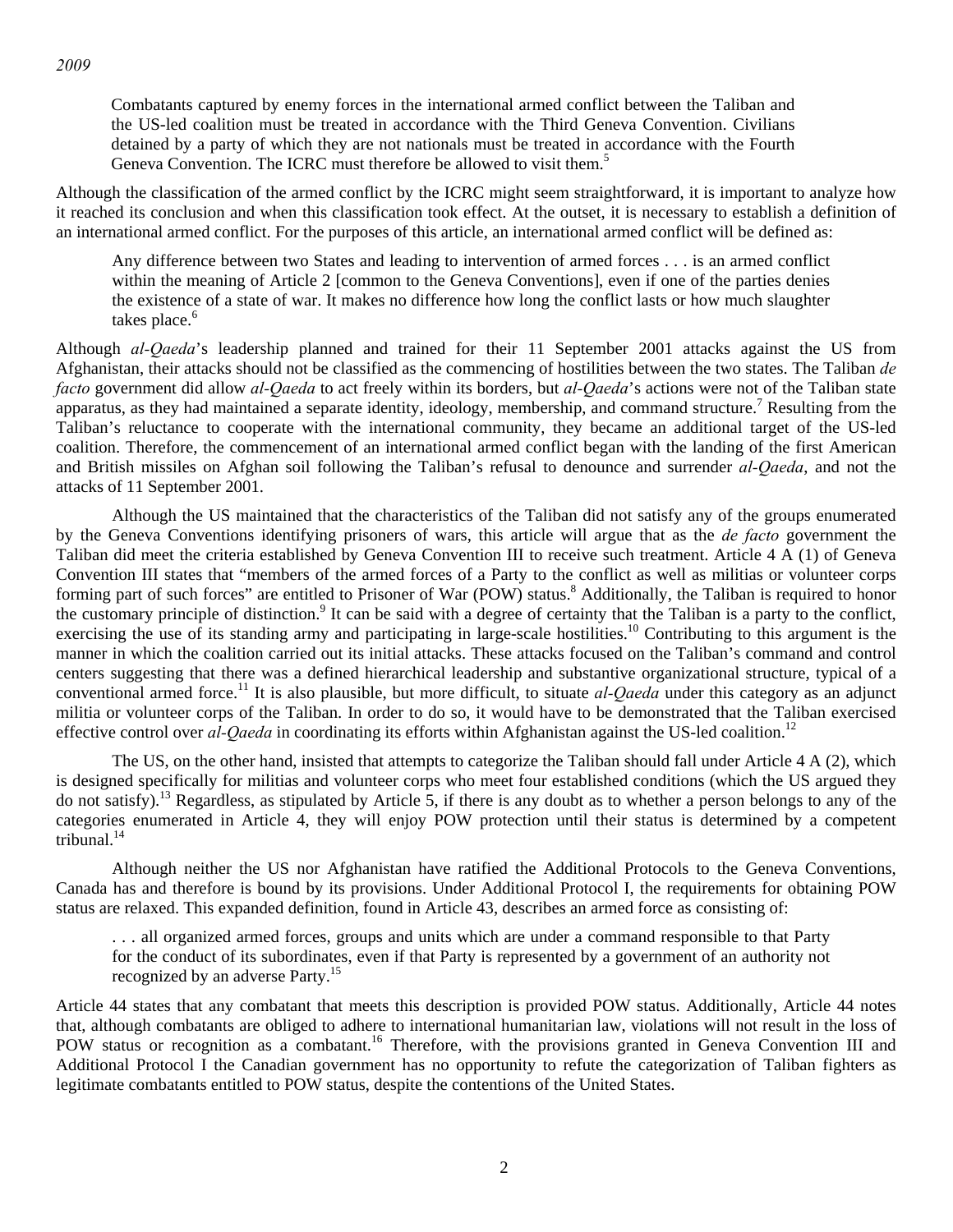At issue in this analysis is the Canadian Forces' transference of detainees to a third party, for which the Geneva Conventions also makes provisions. Article 12 of Geneva Convention III regulates the transfer of POWs to a third party, requiring a number of conditions be met on behalf of the detaining power and the third party.<sup>17</sup> First, the third party must be a signatory to the Geneva Conventions, and the detaining power must be satisfied by its willingness to apply the convention.<sup>18</sup> Once the POWs are in the care of the third party, it is that party's responsibility to apply the convention.<sup>19</sup> Nevertheless, if the receiving power fails to carry out the provisions of the convention, the detaining power must rectify the situation or request the return of the POWs.<sup>20</sup> In order to fulfill these provisions, it would be necessary for CF personnel to positively identify each individual that comes under its control and monitor their treatment while detained by the United States. Linked to the treatment of POWs is Article 118 of Geneva Convention III, which provides guidance on the duration of detention for POWs. This article states that "Prisoners of war shall be released and repatriated without delay after the cessation of active hostilities."<sup>21</sup> Although the US has labelled the war in Afghanistan as part of the global "War on Terror," this article argues that the interpretation of hostilities in Article 118 would be restricted to the conflict confined to Afghanistan. Additionally, once it became clear that the US would not be granting the Taliban POW status, which it did on 7 February 2002, it would be the responsibility of the Canadian government to request the return of those it took prisoner.22 The Canadian government was fully aware of its obligations and the shortcomings of the US as noted by a Canadian Member of Parliament (MP) who stated that, "At some point, Canada will have to ask the United States to return the three prisoners captured by Canadian commandos if the federal government fails to persuade the U.S. administration [to convene proper tribunals]."<sup>23</sup> To date, the Canadian government has not fulfilled these obligations, resulting in Canadian-captured detainees being subjected to treatment tantamount to torture while in US custody.<sup>24</sup>

In this analysis, it is imperative to note the chronology of events. As stated above, the US-led coalition's initial victory over the Taliban came very quickly with the campaign beginning on 7 October 2001 and the installation of an Afghan Interim Government taking office on 22 December 2001.<sup>25</sup> During this time, a limited number of Special Forces ground troops were used by OEF, including Canada's Joint Task Force 2 (JTF2) in Operation *K-Bar*. In 2005, it was reported that JTF2's involvement in *K-Bar* (which extended to March 2002) contributed to the killing of at least 115 Taliban and *al-Qaeda* fighters and the capture of 107 senior Taliban leaders.<sup>26</sup> The important question at this point is how many of these 107 Taliban fighters were captured between 7 October and 22 December 2001 by JTF2 soldiers while hostilities were classified as an international armed conflict? Although JTF2 participated in *K-Bar* as part of an integrated, multinational operation that was effectively under the tactical command or even the operational command of US forces, the Government of Canada still maintained full command (or national command) over these troops, thus retaining responsibility for their conduct. $27$ 

As such, the Minister for the Department of National Defence, Art Eggleton, must have formulated a policy regarding JTF2 soldiers taking prisoners. In fact, it could be argued that the US Secretary of Defence, Donald Rumsfeld, set Canadian policy and Eggleton conceded to the arrangement with the commitment and role of Canadian troops. In December 2001, Rumsfeld stated that "Either a country will indicate that they will turn them [detainees] over to us . . . or they will be positioned in places where they're unlikely to come in contact with someone that we would like to have control over.<sup>728</sup> Unfortunately, the Canadian government refused to confirm Canadian Forces' operations in Afghanistan until a NATO meeting on 19 December 2001, three days before the Karzai government took office.<sup>29</sup> Once the Canadian government admitted that the Canadian Forces were operating in Afghanistan, the policy regarding Canadian captured detainees became quite clear: hold them for the shortest period possible and then hand them over to the US. $^{30}$  In fact, as one senior military official notes, a separate detention facility for prisoners taken by Canadian Forces personnel had not even been discussed.<sup>31</sup> This in itself is clearly a policy issue that would have been formulated within the Canadian military in conjunction with its political leaders prior to deployment. Even if the negative effects of this decision are carried out by a foreign power, the Canadian government still holds the responsibility for providing the opportunity for such abuses to take place.

Nevertheless, if it ever comes to light that Canadians captured Taliban fighters during this time (and they most likely did), they should be held accountable to the procedures of transference outlined above. As one MP correctly notes in reference to the policy, "we can't outsource our moral obligations."32 This notion can be extended, in a more binding nature, to exclude the possibility of detaining powers outsourcing their legal obligations for the protection of POWs.<sup>33</sup> What will become evident in the development of this analysis is the Canadian government's reluctance to accept responsibility for the welfare of those it detains.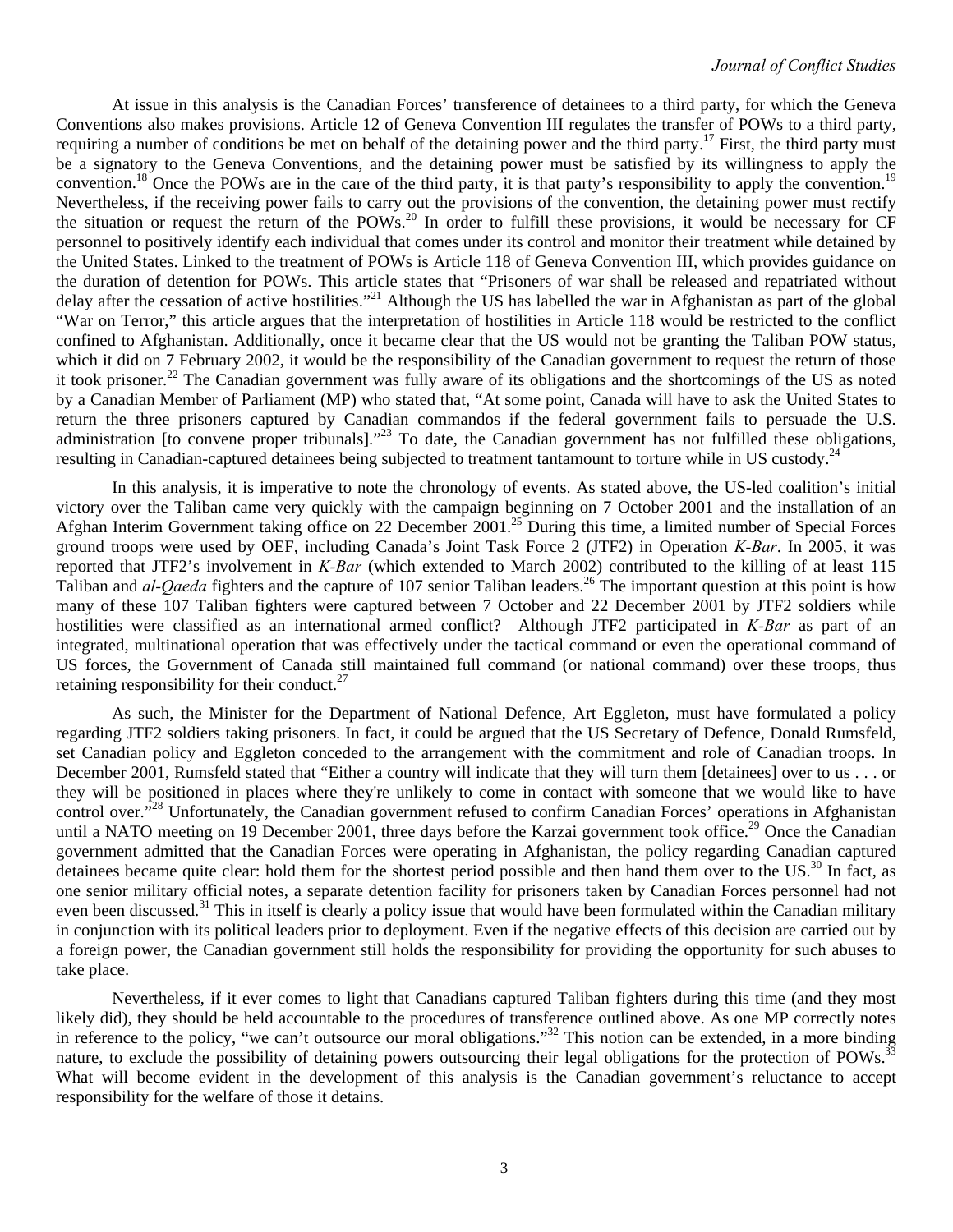#### *2009*

## **A New Regime and New Rules of War**

 22 December 2001 was a day of significance for a multitude of reasons. Perhaps to the casual observer of world events it simply marked the instalment of a flimsy, Western-backed government in Afghanistan that few endowed with longevity.<sup>34</sup> Official government quotes peppered news headlines with promises of Afghanistan as a democratic beacon of hope in the Middle East and an end to the tyrannical oppression of Afghan women inflicted by the Taliban regime. What these headlines neglected to capture was a subtle move in diplomatic matters that would change the characteristics of the conflict for its remaining years. One of the first orders of business for the Karzai government was to extend an invitation to the US-led coalition to continue its campaign against the Taliban and *al-Qaeda* on the new government's behalf.<sup>35</sup> As will be illustrated, this invitation changed the nature of the armed conflict from that of an international armed conflict to a non-international armed conflict.

Karzai's invitation had little immediate effect on the US-led coalition. A national army (loyal to the state and not the Taliban) was nonexistent at this point, therefore Karzai could not offer troops and the US was already collaborating with the Northern Alliance.<sup>36</sup> Presumably the purpose was twofold: to allow his government to gain intelligence on the status of foreign troop operations in Afghanistan and to exercise the sovereign will of the new interim government. Perhaps the unseen consequence of the invitation was that the US-led coalition ceased to be an invading force. What replaced this invading force was the Afghan Interim Government fighting an armed group within its borders alongside international military assistance forces. This assistance also came in the form of a UN-sanctioned force, referred to as ISAF, which began its initial six-month mandate by providing security for Karzai's inauguration.<sup>37</sup> Although the definition of a non-international armed conflict is somewhat elusive, the conditions outlined by the Geneva Conventions and Additional Protocols are quite characteristic of the situation in Afghanistan.

Although the Geneva Conventions' only mention of a non-international armed conflict is within the context of common Article 3, this provides substantive protections for those detained by parties to the conflict. Namely, Article 3 prohibits murder, mutilations, cruel treatment, torture, outrages upon personal dignity, and degrading treatment, while ensuring all the judicial guarantees recognized as indispensable before the carrying out of executions or passing of sentences. Additional Protocol II, Article 1 supplements common Article 3, expanding the field of application to include:

. . . armed conflicts which take place in the territory of a High Contracting Party between its armed forces and dissident armed forces or other organized armed groups which, under responsible command, exercise such control over a part of its territory as to enable them to carry out sustained and concerted military operations  $\ldots$ <sup>38</sup>

The endurance of the conflict is evidence of the Taliban's military sustainability and its successful maintenance of a southern stronghold, thus fulfilling the requirements set out in Article 1. Article 4 of Additional Protocol II enumerates fundamental guarantees that are extended to all persons who have ceased to take part in hostilities.<sup>39</sup> In regards to detention, Article 75(3) of Additional Protocol I states:

Any person arrested, detained or interned for actions related to the armed conflict shall be informed promptly, in a language he understands, of the reasons why these measures have been taken. Except in cases of arrest or detention for penal offences, such persons shall be released with the minimum delay possible and in any event as soon as the circumstances justifying the arrest, detention or internment have ceased to exist.<sup>40</sup>

Again, it is important to keep in mind that neither Afghanistan nor the US are signatories of the Additional Protocols I or II, but Canada is and compliance with these treaties is not based on reciprocity of additional parties to the conflict. Therefore, those captured by the Canadian Forces would be entitled to the protections outlined above in both common Article 3 and Additional Protocol articles. In keeping with the spirit of the Geneva Conventions, the transference of detainees to a third party during a non-international armed conflict would not negate the detaining power's responsibilities to monitor and ensure proper treatment is provided for detainees while in the custody of a third party.

On 29 January 2002, while *K-Bar* was still ongoing, the Canadian government was forced to confirm that JTF2 soldiers had, by this point, taken prisoners in Afghanistan and handed them over to their US counterparts.<sup>41</sup> By early February 2002, Canada had added the 3rd Battalion of the Princess Patricia's Canadian Light Infantry to the US coalition forces operating in Afghanistan. With this increase of approximately 750 soldiers came greater likelihood of Canadians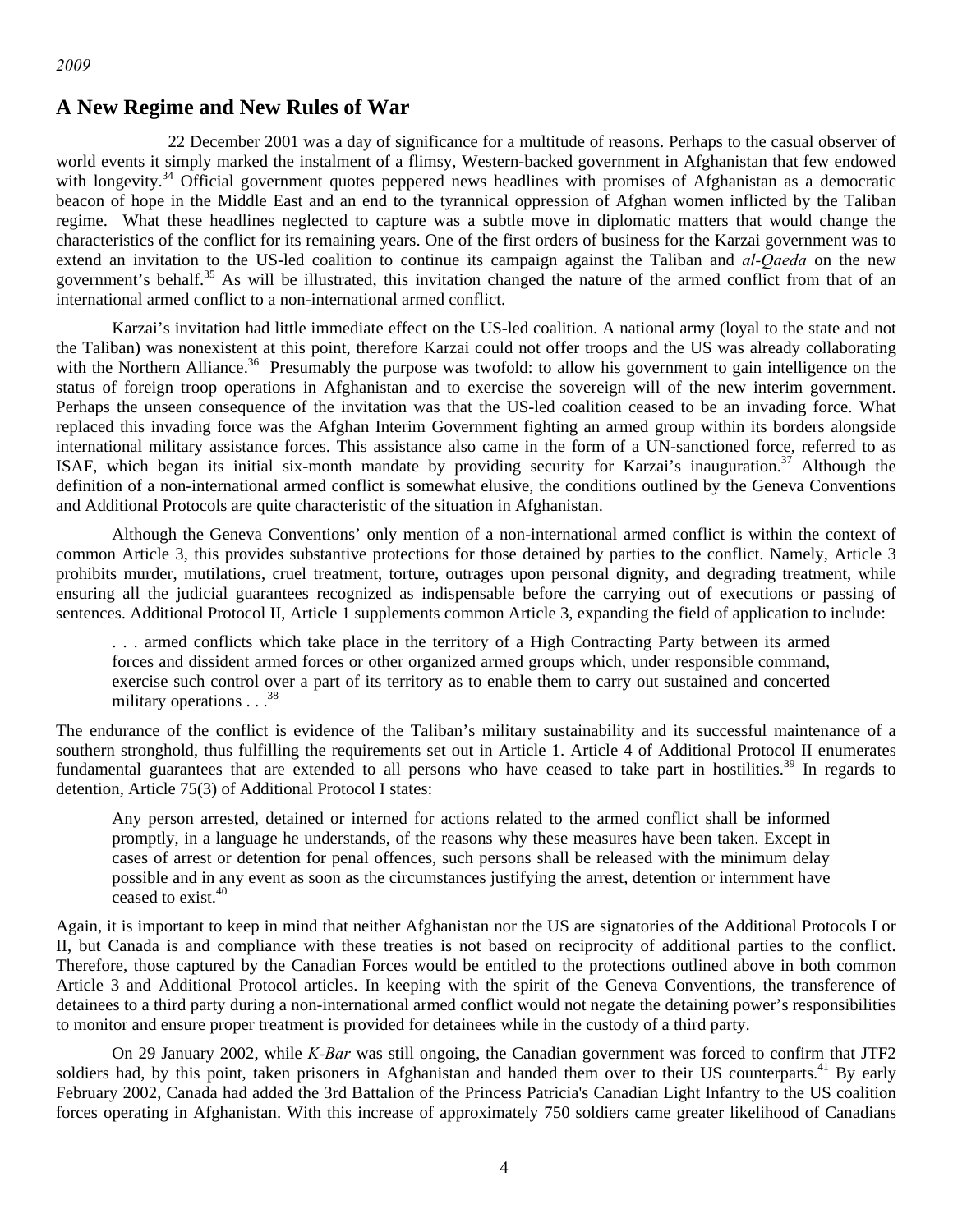taking prisoners. Despite this increase in probability, and compounded by the Bush administration's internal struggle on how to categorize the detainees being shipped to Guantanamo Bay under their vague tribunal procedures, the Canadian government maintained its policy of default handovers.42 Not long after, President Bush clarified his administration's stance, stating that neither Taliban nor *al-Qaeda* fighters would receive POW status, although they would be treated humanely while detained in Guantanamo. It must be noted that the US made no distinction in their decision between those fighters captured before 22 December 2001 and those afterwards. The ICRC rejected Bush's position stating that, "The ICRC stands by its position that people in a situation of international conflict are considered to be prisoners of war unless a competent tribunal decides otherwise," and was supported in their statements by the International Commission of Jurists, which noted, "Only a U.S. court and not the administration has the legal authority to make such a determination." Nevertheless, the Canadian government accepted Bush's clarification as adhering to their Geneva Convention obligations.43 This article agrees with the ICRC's response, so long as the categorization of an international armed conflict is restricted to the period between the dates of 7 October and 22 December 2001. With that said, it is in no way implied that subsequent to 22 December the US had *carte blanche* for its treatment of detainees and Canada was no longer responsible for the fate of those it captured. As outlined above, the Canadian government is still bound by the Geneva Conventions and Additional Protocols in conjunction with international human rights law.

Canada's policy of default handovers continued into 2002 as the battalion's mission operating under the US came to an end (except for air, sea, and Special Forces) and 1,000 additional troops were deployed under the British-led ISAF. The change in command had no effect on Canada's policy, despite the fact that, on 30 April 2002, Britain announced that it would not be transferring captured Taliban or *al-Qaeda* to the US. Instead, they would be granted POW status and transferred to the Afghan Interim Government.<sup>44</sup> Prior to this, in March 2002, the US was heavily criticized by the UN Human Rights Commission with the High Commissioner for Human Rights Mary Robinson demanding that prisoners at Guantanamo be afforded POW status and that trials take place before a competent tribunal and not military tribunals.<sup>45</sup> The Canadian Department of National Defence still maintained that the reasoning behind the transfers to the US was simply because Canada did not have the capability or the facilities to keep their own prisoners. The DND spokesperson also reiterated that the Canadian government was satisfied with the treatment prisoners were receiving in US custody.<sup>46</sup> On the international stage, Canada's support for the US regarding treatment of detainees increasingly became a voice of isolation as Pentagon photographs of bound, shackled prisoners, with their heads and eyes covered, kneeling before American soldiers provoked the British government to openly criticize the policy and called for reform.<sup>47</sup>

On 24 May 2002, the Canadian Forces participated in a raid that led to the capture of 55 Taliban and *al-Qaeda* suspects. Once again, JTF2 was suspected of being involved. When asked if any Canadian Forces personnel took prisoners, DND reaffirmed that anyone captured by Canadian troops would be handed over to US troops since it was a US-led mission.<sup>48</sup> A week after the raid, testimony from villagers accused coalition troops of throwing stun grenades into houses, breaking walls, tying villagers up during interrogations, beatings, and humiliations.<sup>49</sup> Of the 55 captives originally taken, 50 were released. As transfers continued and the international spotlight shone more brightly on the harsh conditions suffered by those in Guantanamo Bay, the Canadian government began to feel pressured to halt transfers to US authorities. Over the following years, organizations such as Amnesty International, Human Rights Watch, the Organization of American States, and the United Nations took increasing interest in the methods used by the US in Guantanamo in regards to interrogation, detention, and due process.<sup>50</sup> At the end of 2005, this pressure finally resulted in a slight change in Canadian policy.

# **Continuing the Policy of Outsourcing Responsibility**

On 18 December 2005, Canada signed an agreement with the government of Afghanistan that established the conditions for transferring Canadian captured detainees into Afghan custody.<sup>51</sup> The document, comprised of 13 paragraphs, lacks any sort of preamble or background. It is of interest to note that the agreement fails to mention if Canada satisfied itself in determining whether the Afghan authority possessed the capacity to accommodate detainees according to international, Afghan, or Canadian standards.<sup>52</sup> What the agreement does provide is the possibility for any individual (for any reason) to be transferred to the Afghan authority and be detained in any detention facility within Afghanistan. As the solitary source of legal framework for treatment, the agreement calls for detainees to be treated in accordance with the provisions of Geneva Convention III, which could be interpreted as providing POW status.<sup>53</sup> It requires the Afghan authority to maintain accurate written records of those transferred into its power, but makes no mention of Canadian documentation of detainees or the right of Canadian officials to visit detainees and monitor their conditions of detention.<sup>54</sup>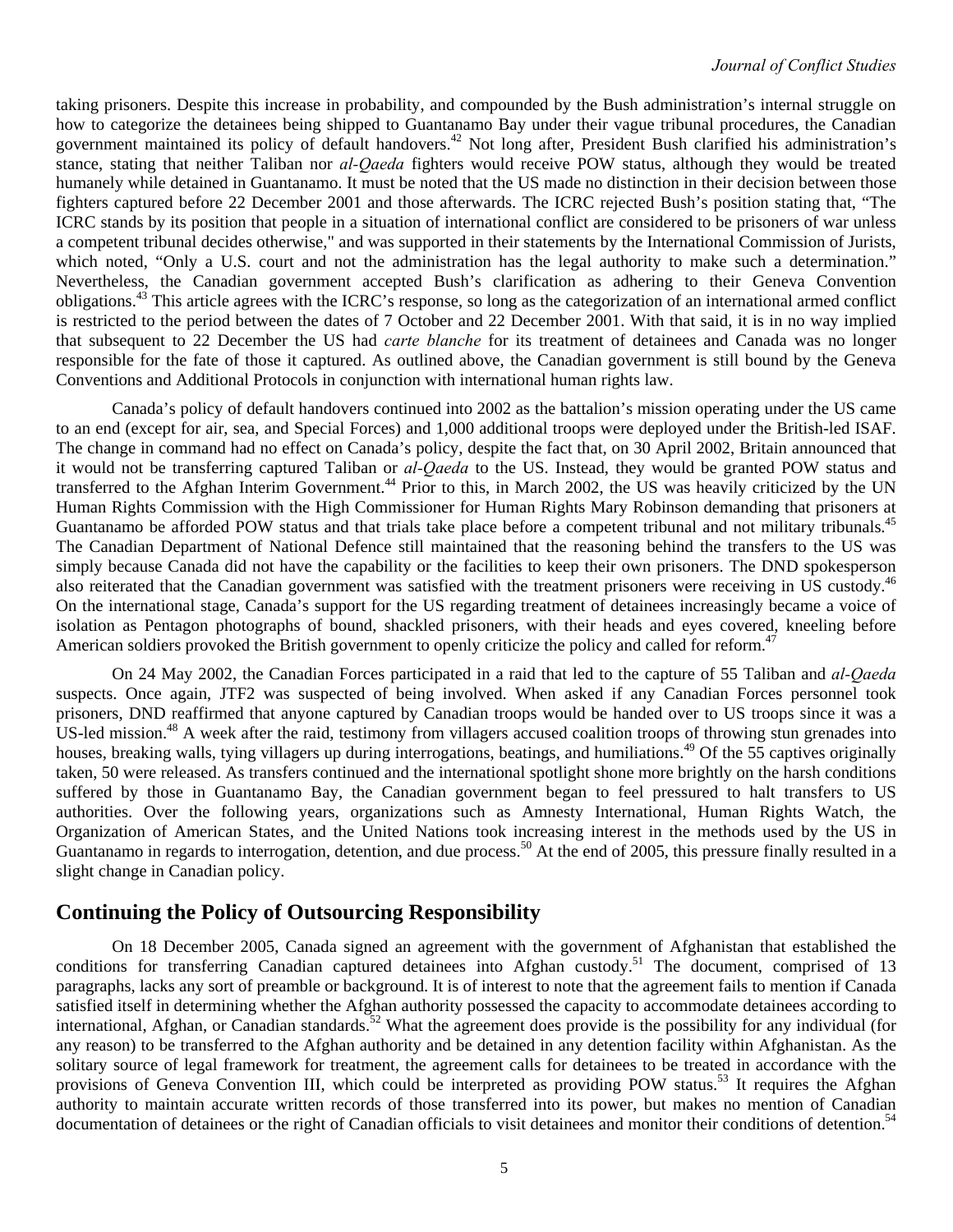*2009* 

Instead, the agreement identifies the ICRC and the recently established and under-resourced Afghan Independent Human Rights Commission as the monitoring bodies for the detainee's treatment.<sup>55</sup> Although the agreement states that no one transferred to the Afghan authority will receive the death penalty, it lacks any provisions requiring the Afghan authority to notify Canada prior to commencing legal processes that may lead to transference to a third party, sentencing, or release.<sup>5</sup>

Although the agreement is obviously based on the provisions of Geneva Convention III, with some wording presented *verbatim*, the absence of any mention of the other Conventions and Additional Protocols cannot be a mistake. As noted above, Canada is a signatory to the Additional Protocols where Afghanistan is not. This would have been an ideal opportunity for Canada to ensure the rights guaranteed under the Additional Protocols for the detainees. Instead, it chose not to. This could be seen as a violation of Additional Protocol I Article 80  $(2)$ ,  $57$  A possible motivation for this could be the expanded definition of a combatant and Afghanistan's desire not to afford fighters such protections, leaving open the possibility for criminal prosecution for their participation in the conflict.<sup>58</sup> Additionally, the agreement fails to mention any international human rights law. International jurisprudence has established that states who are party to a conflict maintain their responsibility for observing international human rights law as well as international humanitarian law.<sup>59</sup> In relation to the treatment of detainees, all parties to the conflict — the US, Afghanistan, and Canada — have ratified the International Covenant on Civil and Political Rights (ICCPR) and are legally bound by its obligations.<sup>60</sup> They include non-derogable rights such as the right to life,<sup>61</sup> freedom from torture,<sup>62</sup> due process,<sup>63</sup> and for those denied their liberty in conformity with the law to be treated humanely and with dignity.64 General Comment no. 31 establishes the jurisdiction of the ICCPR and Canada's obligations in extraterritorial circumstances, stating that:

. . . a State party must respect and ensure the rights laid down in the Covenant to anyone within the power or effective control of that State Party, even if not situated within the territory of the State Party. As indicated in General Comment 15 adopted at the twenty-seventh session (1986), the enjoyment of Covenant rights is not limited to citizens of States Parties but must also be available to all individuals, regardless of nationality or statelessness, such as asylum seekers, refugees, migrant workers and other persons, who may find themselves in the territory or subject to the jurisdiction of the State Party.<sup>65</sup>

In regards to effective control, there is an increasing body of jurisprudence developing that establishes the parameters of application.<sup>66</sup> This article argues that the act of state agents (the Canadian Forces) detaining an individual in Afghanistan would constitute exercising effective control over those individuals. Despite the existence of the transfer agreement and its skeletal protections, Canada must have been aware of Afghanistan's less-than-stellar human rights record and patterns of treatment for incarcerated individuals. As Canada became acutely aware, due to *Kindler v Canada*, a government holds the responsibility not to extradite an individual to a third party if there exists a foreseeable danger that the third party will not adhere to the convention.<sup>67</sup> As stated by the UN Human Rights Committee:

. . . a State party clearly is not required to guarantee the rights of persons within another jurisdiction. However, if a State party takes a decision relating to a person within its jurisdiction, and the necessary and foreseeable consequence is that that person's rights under the Covenant will be violated in another jurisdiction, the State party itself may be in violation of the Covenant. That follows from the fact that a State party's duty under article 2 of the Covenant would be negated by the handing over of a person to another State (whether a State party to the Covenant or not) where treatment contrary to the Covenant is certain or is the very purpose of the handing over.<sup>68</sup>

Additionally, all three states have signed and ratified the Convention Against Torture and Other Cruel, Inhuman or Degrading Treatment or Punishment. $\delta^0$  Of particular relevance, is Article 2 that requires states to prevent torture on any territory under its jurisdiction. Article 3 ensures that "no State Party shall expel, return ("refouler") or extradite a person to another State where there are substantial grounds for believing that he would be in danger of being subjected to torture."70 The Special Rapporteur on Torture has followed up on the comments made by the Human Rights Committee by stating that:

It is the responsibility of States . . . to prevent such acts by not bringing persons under the control of other States if there are substantial grounds for believing that they would be in danger of being subject to torture. $71$ 

As the name of the convention suggests, it also prohibits "other acts of cruel, inhuman or degrading treatment or punishment which do not amount to torture."72 Additionally, the convention guarantees that states maintain a systematic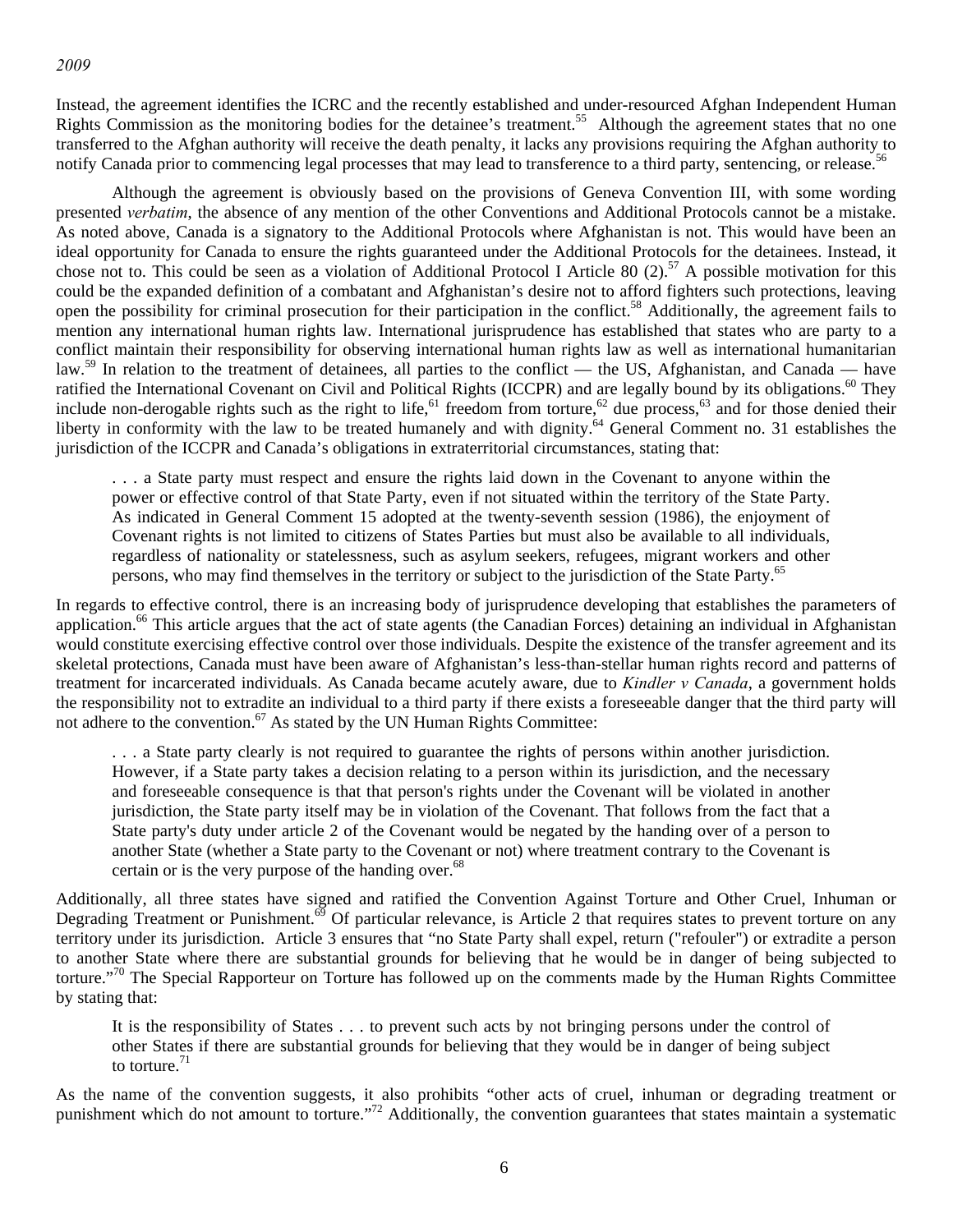review of rules regulating methods of interrogation<sup>73</sup> and that statements made under conditions of torture are not used as evidence in criminal proceedings. $^{74}$ 

For the next two years, with condemning reports of jail conditions and Afghanistan's haphazard judicial system being published by the US State Department, the UN High Commissioner for Human Rights, and secretly by the Canadian Embassy in Afghanistan until forcefully disclosed, transfers continued under the impotent protections of the agreement.<sup>75</sup> Increasingly negative attention was brought when Canada's then- Defence Minister Gordon O'Connor responded to a question in the House of Commons by stating that the ICRC would report abuse allegations of detainees handed over to the Afghan authorities to Canada. The ICRC was quick to respond, clarifying that "The ICRC is under no obligation to share information with Canada on treatment of detainees handed over to the Afghan authorities. The ICRC provides this information to Afghanistan."76 On 23 April 2007, *The Globe and Mail* published an exclusive investigation that documented firsthand accounts of multiple Canadian captured detainees, 30 in all, who faced severe abuse and torture at the hands of Afghan authorities.<sup>77</sup> O'Connor attempted to shift the blame and responsibility for the abuse by stating that "The [Afghan Independent] Human Rights Commission promised to advise us if any of our detainees are abused."<sup>78</sup> Following *The Globe and Mail* report, two leading human rights academics (Michael Byers and William Schabas) sent a letter to the International Criminal Court's chief prosecutor requesting an inquiry into the possibility of war crimes.<sup>79</sup> The Canadian government was put under increasing pressure when Amnesty International and the British Columbia Civil Liberties Association filed for an injunction in Canada's federal court system to stop future transfers to Afghan authorities on 3 May 2007. The hearing was suspended on that same day when the court was informed Canada and Afghanistan had signed an additional agreement regulating the transfer of detainees.<sup>80</sup> The timing should be noted as peculiar.

## **The Second Agreement and Canadian Human Rights Abroad**

It must be said that the second agreement does make an effort to address the core criticisms of the initial agreement. It provides full and unrestricted access to detainees by Canadian government or military officials along with the Afghan Independent Human Rights Commission (AIHRC), the ICRC, and relevant human rights institutions within the UN.<sup>81</sup> It obligates Afghan authorities to notify Canadian officials before commencing any proceedings that would result in a change of status for the detainee or release and requires written consent from Canadian officials before transferring a detainee to a third party.82 The second agreement also calls on Afghanistan to respect its international human rights obligations in regards to detainee treatment and prohibition of torture and cruel, inhuman, or degrading treatment.<sup>83</sup> The number of detention facilities is also limited and requires unrestricted access for the Afghan Independent Human Rights Commission and Canadian officials where they may hold private interviews upon request.<sup>84</sup> Finally, the second agreement requires Afghan authorities to investigate and prosecute anyone involved in the mistreatment of detainees while notifying Canada, the Afghan Independent Human Rights Commission, and the ICRC of measures taken in redress.<sup>85</sup>

Nevertheless, the notion that such an agreement would put a halt to the widespread abuse that is all too common in Afghan jails is foolhardy without measures enabling direct Canadian oversight. Subsequent to the second agreement, no arrangements were made by Canada to ensure Afghan correctional workers, police officers, or interrogators received proper training on treating detainees in accordance with recognized national and international obligations. Six months after this agreement was signed, the Afghan Human Rights Commissioner was quoted as saying that one third of Afghan prisoners were tortured.<sup>86</sup> In a subsequent report published by the AIHRC in 2009, it was found that "torture and other cruel, inhuman, and degrading treatment are a commonplace practice in the majority of law enforcement institutions and that at least 98.5% of interviewees believed they had been tortured by these institutions."<sup>87</sup>

In November 2007, a Canadian Federal Court judge ruled that a court challenge filed by Amnesty International and the BC Civil Liberties Association alleging the Canadian-Afghan detainee policy violated the *Charter of Rights and Freedoms* had grounds to continue.<sup>88</sup> It was the first case in which a court was asked whether the Charter applies to Canadian troops while serving abroad. On 22 January 2008, a secret communiqué between a Canadian diplomat in Kandahar and senior military officials and politicians in Canada, said to have been written in November 2007 (after the second agreement was signed), was revealed in court.<sup>89</sup> The communiqué described a Canadian human rights officer's inspection of a detention facility and interviews with detainees. During the inspection the officer reported discovering a detainee without toenails, a beaten detainee who was able to show where the cable used in his assault was hidden in his cell, and a number of other detainees who had similar experiences of torture by electrocution. The report also revealed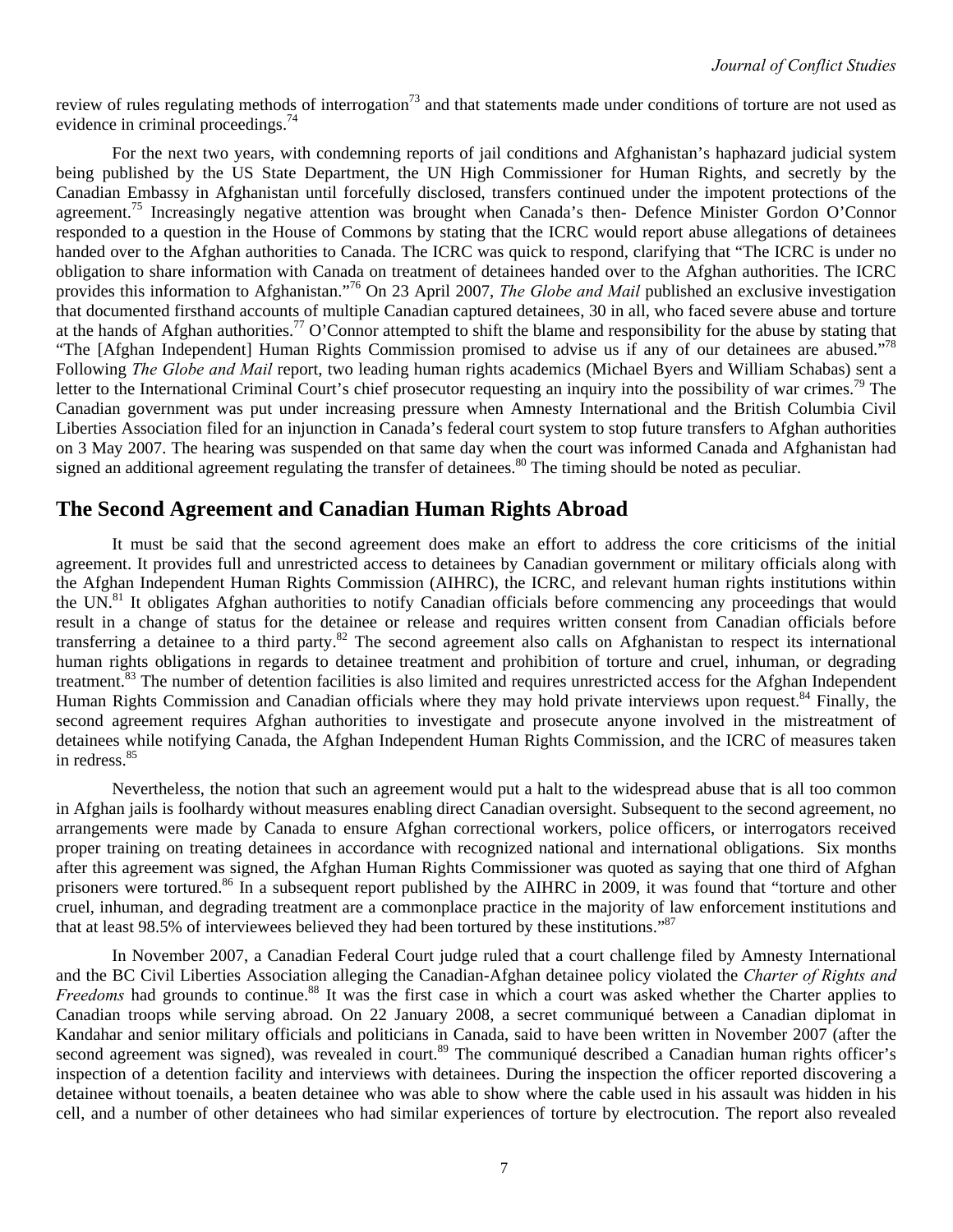poor upkeep of written records on Afghanistan's behalf leading to difficulties locating and identifying the Canadian captured detainees. On 25 January 2008, the court heard that the Canadian Forces had stopped transfers to the Afghan authorities on 6 November 2007, after receiving the communiqué, but failed to make the policy public. This allowed the federal lawyers to argue that an injunction was a moot point, since the transfers had stopped months ago. The lawyer for the rights groups contested that, since the government failed to notify the public of the decision to halt transfers, there existed a likelihood of the government restarting the transfers without notifying the public.<sup>90</sup> On 7 February 2008, Justice Anne MacTavish gave her ruling that denied the injunction but left the door open for review if the transfers continued.<sup>91</sup> In her reasoning, she concluded that, "Given the current uncertainty surrounding the future resumption of transfers, and the lack of clarity with respect to the conditions under which those transfers may take place, the applicants have not satisfied this aspect of the injunctive test."<sup>92</sup> Justice MacTavish did, however, provide space in her ruling to address the evidence presented by Amnesty International and the BC Civil Liberties Association, stating that:

The evidence adduced by the applicants clearly establishes the existence of very real concerns as to the effectiveness of the steps that have been taken thus far to ensure that detainees transferred by the Canadian Forces to the custody of Afghan authorities are not mistreated.<sup>93</sup>

No less than 22 days after Justice MacTavish gave her ruling, the Canadian Forces announced they had resumed transfers to the Afghan authorities but refused to divulge the date this resumption took place.<sup>94</sup> Both Canadian government and military officials claimed they were satisfied with improvements made to Afghan prisons since torturous treatment was exposed in November 2007, which had caused transfers to stop. Improvements included photographing detainees during registration with the Afghan authority, the suspension of one Afghan interrogator, and Canadian training on acceptable interrogation techniques. Once again, Canadian officials took the opportunity to place responsibility with the Afghans for the treatment of detainees,

It should be emphasized that while Canada is contributing to the above activities [training Afghan interrogators], it is not in the business of building or managing corrections facilities in Afghanistan. That is the responsibility of the Afghan government.<sup>95</sup>

In March 2008, Justice MacTavish gave her ruling on the extraterritorial application of the Charter. Her judgement was primarily derived from a Supreme Court of Canada ruling, *R v Hape*, which established a three-point test for extraterritorial Charter application on state agents.<sup>96</sup> In her conclusion, it was ruled that Afghanistan did not actively concede to the application of Canadian laws or its human rights regime within its borders and for the court to provide jurisdiction to enforce such laws would result in a breach of Afghan sovereignty. The applicants argued that consent, in regards to military activities, was misguided, naming a number of past circumstances where Canada Forces were not able to obtain consent of the state where operations were taking place.<sup>97</sup> Justice MacTavish also dismissed the argument of the "effective military control" test advocated by the applicants as a basis for extending the extraterritorial reach of the Charter, stating it has "not been generally accepted in international law."98 In reaching this conclusion, Justice MacTavish noted the difference in rulings between *Banković* and *Issa* adding that she believed *Banković* was "better law" in relation to jurisdictional issues.<sup>99</sup> As a consultative gesture in her conclusion, Justice MacTavish reminded the applicants that:

. . . it must be noted that the finding that the Charter does not apply does not leave detainees in a legal "no-man's land", with no legal rights or protections. The detainees have the rights conferred on them by the Afghan Constitution. In addition, whatever their limitations may be, the detainees also have the rights conferred on them by international law, and, in particular, by international humanitarian law.<sup>100</sup>

Of course, this ruling was disheartening for those who wanted to see increased jurisdiction of the Charter in an effort to obtain accountability for Canadian Forces' conduct abroad. Although an appeal was made to the Supreme Court of Canada, it refused to hear the argument in May 2009, marking the end of the domestic legal road.

On 12 March 2008, the same day as Judge MacTavish's ruling, Peter A. Tinsley, Chairperson of the Canadian Military Police Complaints Commission, announced that the investigation into the transfer of detainees by military police in Afghanistan, launched following a complaint submitted by Amnesty International and the BC Civil Liberties Association, was moving to a public hearing process.<sup>101</sup> This move was provoked by the government's refusal to cooperate with the investigation and make available pertinent uncensored documents and witnesses. The power of a public hearing is rooted in its ability to subpoena. Unfortunately, the government's hindrances of the MPCC inquiry continued, climaxing with the refusal to allow diplomat Richard Colvin to testify despite being subpoenaed. On 18 November 2009,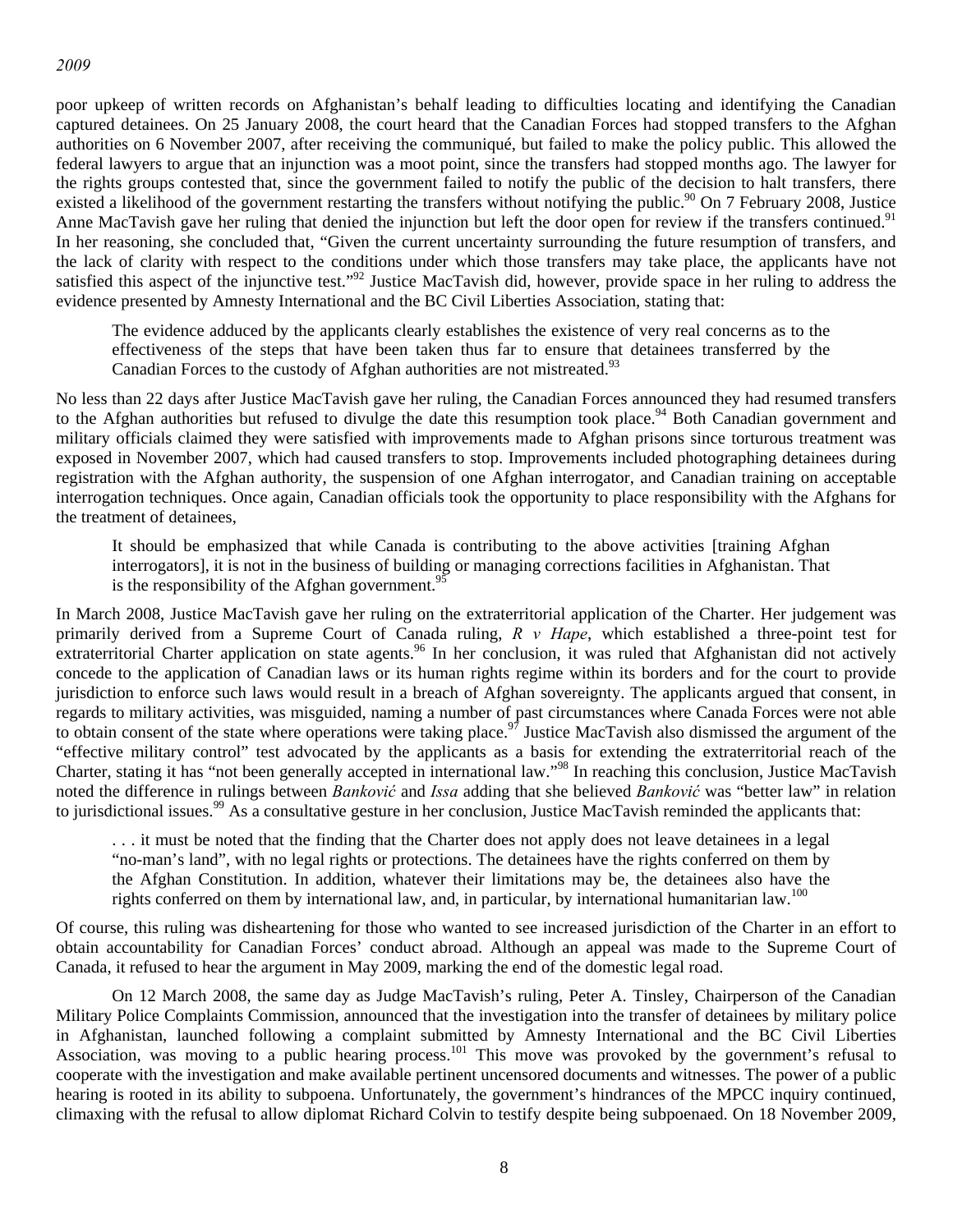Mr. Colvin delivered his testimony in front of the House of Commons Special Committee on the Canadian Mission in Afghanistan after being summoned by the joint opposition. In his opening statement, Mr. Colvin characterized Canada's approach to detainee transference as a cumbersome process which violated international law and resulted in "the likelihood that all the Afghans we handed over were tortured."<sup>102</sup>

## **The Issue of Accountability**

Clearly, this issue has not been resolved, with the policy continuing and failure to locate or account for the treatment of previously transferred detainees. What this article has endeavored to demonstrate is that, although the classification of the conflict is important, Canada's obligations under both non-international and international armed conflicts prevents it from deflecting responsibility for those that come under its effective control to a third party. This indifference to third-party treatment was maintained by the Liberal government while Canadian-captured detainees were being denied POW status during an international armed conflict and shipped to Guantanamo Bay to face torturous conditions. When the opposition questioned the policy, Liberal Prime Minister Jean Chrétien accused them of supporting terrorists and shrugged off the country's Geneva Convention obligations. Once evidence of such conditions in US hands became overwhelming, the government simply changed the third-party recipient. This time Canada elected Afghanistan, with a notoriously dismal human rights record, to bear the responsibility. After signing two impotent agreements governing transfers within the context of a non-international armed conflict and the wide publication of abuses in Afghan hands, the Conservative government dismissed such claims as "Taliban propaganda," refusing to investigate or confirm allegations. Such blatant disregard (over the course of eight years and two governments) for Canada's international human rights obligations under the ICCPR and CAT in addition to the continued obligations under humanitarian law has led to unimaginable suffering for torture victims and the undermining of Canada's objectives in Afghanistan, and has done irreparable harm to Canada's reputation as a human-rights vanguard.

Accountability seems elusive with the Harper government taking proactive measures to ensure the issue is marginalized. By proroguing Parliament from late December 2009 until 3 March 2010, the government shut down the joint House of Commons committee investigating the detainee matter. In addition, the unprecedented step of not extending Chairman Tinsley's mandate until the conclusion of the MPCC's investigation placed that oversight body on hold until the government announced a new appointment. This decision should be viewed as the equivalent of changing a judge midway through a trial. On the side of the Official Opposition, calls for a public inquiry were made but to limit that investigation to post-2006 when the Conservatives came into power, shielding the probe from the Liberal's involvement in establishing the policy.

 While a positive ruling by Justice MacTavish would have stopped the transfers, it is a comfort to know it is not the only avenue for a resolution. Once all domestic remedies have been exhausted, the UN Human Rights Committee and CAT could play a principled role in establishing state responsibility. Additionally, as mentioned above, the International Criminal Court has been notified of the potential violations of the Rome Statute, which could amount to war crimes, although indictments are not expected. Nevertheless, if nothing else, this case exemplifies civil society's keen engagement and desire for Canada to adhere to its international and domestic obligations. Unfortunately, to date these efforts have not borne fruit, reinforcing the reality that government holds the ultimate power to decide policy as well as the ultimate responsibility for its actions.

**Marc Gionet** is the Director of the Atlantic Human Rights Centre at Saint Thomas University in Fredericton, New Brunswick.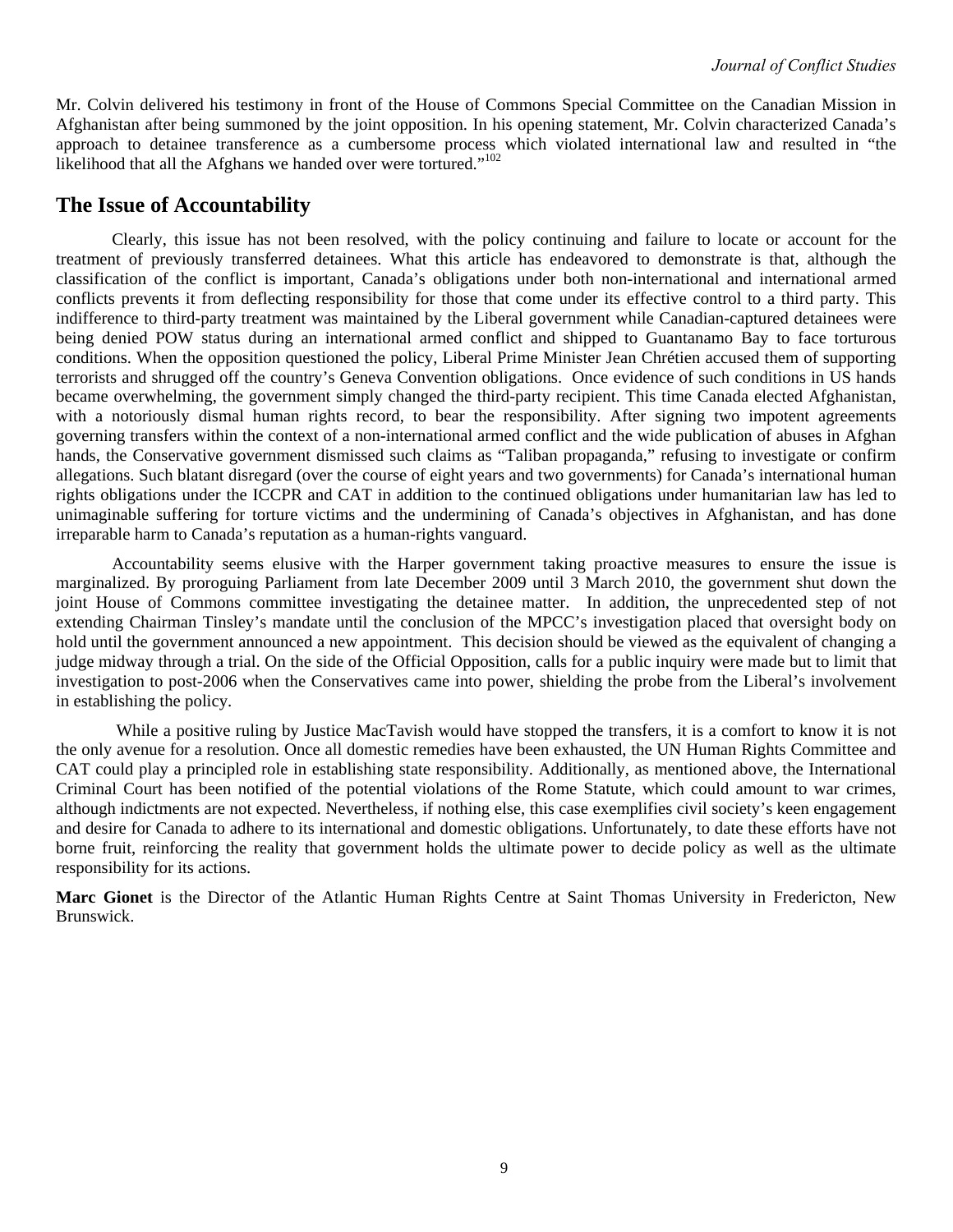# **Endnotes**

<sup>1</sup> The North Atlantic Treaty signed in Washington DC, 4 April 1949.

 $2^2$  The United Nations Security Council issued Security Council Resolutions 1368 and 1373, which "recognized" and "reaffirmed" the inherent right of individual and collective self defense under article 51 of the UN Charter.

<sup>3</sup> United Nations Security Council Resolution 1386.

4 Robert Cryer, "The Fine Art of Friendship: Jus in Bello in Afghanistan," *Journal of Conflict and Security Law* 7 (2002), pp. 37, and 40.

<sup>5</sup> ICRC Press Release 01/47 "Afghanistan: ICRC Calls on all Parties to Respect International Humanitarian Law," 24 October 2001, found at: http://www.icrc.org/eng/resources/documents/misc/57jrdn.htm.

6 Jean-Marie Henckaerts and Louise Doswald-Beck, *Customary International Humanitarian Law, Volume 1: Rules* (Cambridge: Cambridge University Press, 2005).

7 Mark Weisburd, "Al-Qaeda and the Law of War," *Lewis & Clark Law Review* 11 (2007), pp. 1072-73.

<sup>8</sup> Geneva Convention Relative to the Treatment of Prisoners of War, Aug. 12, 1949, 75 United Nations Treaty Series 135, Article 4 A(1), found at: http://www1.umn.edu/humanrts/instree/y3gctpw.htm.

9 Hencraerts and Doswald-Beck, *Customary International Humanitarian Law*, p. 384.

<sup>10</sup> Cryer, "The Fine Art of Friendship," p. 42.

11 Ray Murphy, "Prisoner of War Status and the Question of Guantanamo Bay Detainees," *Human Rights Law Review* 3, no. 2 (2003), pp. 257 and 266.

12 See Case Concerning Military and Paramilitary Activities in and against Nicaragua (*Nicaragua v The United States*) International Court of Justice, October 1984, found at: http://www.icjcij.org/docket/index.php?p1=3&p2=3&code=nus&case=70&k=66.

 $13$  Geneva Convention Relative to the Treatment of Prisoners of War, Article 4 A (2). Conditions include: (a) that of being commanded by a person responsible for his subordinates; (b) that of having a fixed distinctive sign recognizable at a distance; (c) that of carrying arms openly; and (d) that of conducting their operations in accordance with the laws and customs of war.

 $14$  Geneva Convention Relative to the Treatment of Prisoners of War, Article 5.

<sup>15</sup> Protocol Additional I to the Geneva Conventions, 8 June 1977, found at: http://www.icrc.org/ihl.nsf/full/470?opendocument.

 $16$  Protocol Additional I, Article 44 (2).

 $17$  Geneva Convention Relative to the Treatment of Prisoners of War, Article 12.

 $^{\rm 18}$  Ibid.

 $19$  Ibid.

 $20$  Ibid.

 $21$  Geneva Convention Relative to the Treatment of Prisoners of War, Article 118.

22 "Bush's PoW stance falls short ICRC," *The Globe and Mail*, 8 February 2002.

<sup>23</sup> Dave LeBlanc and Jeff Sallot, "PM says critics are defending terrorist," *The Globe and Mail*, 7 February 2002.

<sup>24</sup> UN Commission on Human Rights, "Report of the Special Rapporteur of the Working Group on Arbitrary Detention and Others," (2006) UN Doc. E/CN.4/2006/120, found at:

http://www.universalhumanrightsindex.org/documents/844/815/document/en/pdf/text.pdf.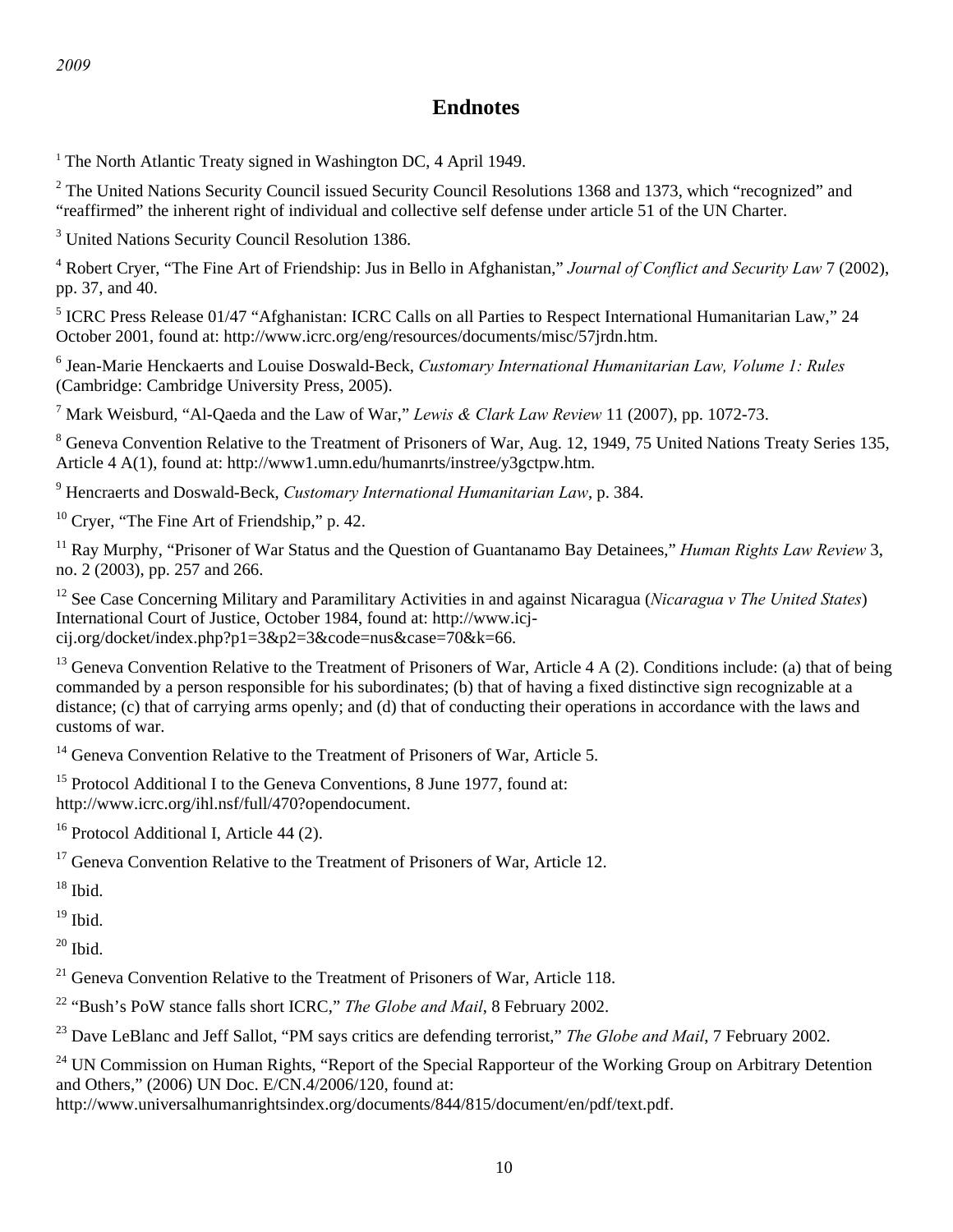25 "Interim government takes power," *CBC News*, 22 December 2001, found at: http://www.cbc.ca/world/story/2001/12/21/afghanistan011221.html.

26 "JFT2: Canada's Super Secret Commandos," *CBC News*, 15 July 2005, found at: http://www.cbc.ca/news/background/cdnmilitary/jtf2.html.

27 Ray Murphy, *UN Peacekeeping in Lebanon, Somalia, and Kosovo* (Cambridge: Cambridge University Press, 2007), p. 117.

28 Dave LeBlanc, "Canada Defies US over POWs," *The Globe and Mail*, 17 January 2002.

29 "Canada's JTF2 in Afghanistan: Eggleton," *CBC News*, 19 December 2001, found at: http://www.cbc.ca/world/story/2001/12/19/jtf2\_kandahar011219.html.

30 "Canadians Have Nowhere to Keep Captives," *CBC News*, 30 January 2002, found at: http://www.cbc.ca/world/story/2002/01/30/canada\_captives020130.html.

 $31$  Ibid.

 $32$  Ibid.

<sup>33</sup> Geneva Convention Relative to the Treatment of Prisoners of War, Article 12.

34 "Karzai promises peace in post-Taliban Afghanistan," *CBC News*, 24 December 2001, found at: http://www.cbc.ca/world/story/2001/12/22/afghan\_inaug011222.html.

35 This agreement was later reflected in documents such as: *Technical Arrangements between the Government of Canada and the Government of the Islamic Republic of Afghanistan* signed on 18 December 2005, found at: http://www.afghanistan.gc.ca/canada-afghanistan/assets/pdfs/Dec2005.pdf and *The Afghan Compact* signed 1 February 2006, found at: http://www.afghanembassy-brussels.org/uploads/3/0/2/3/3023882/afghanistan\_compact.pdf. Canada has also signed a Status of Forces Agreement with Afghanistan.

36 Cryer, "The Fine Art of Friendship," p. 39.

37 "UN authorizes peacekeeping force for Afghanistan," *CBC News*, 20 December 2001, found at: http://www.cbc.ca/world/story/2001/12/20/kabul\_peace011220.html.

<sup>38</sup> Protocol Additional II to the Geneva Conventions, 8 June 1977, Article 1.

<sup>39</sup> Protocol Additional II, Article 4.

 $40$  Protocol Additional I, Article 75(3).

41 "Eggleton Confirms that JTF2 is Taking Prisoners in Afghanistan," *CBC News*, 29 January 2002, found at: http://www.cbc.ca/canada/story/2002/01/29/jtf2020129.html.

42 Shawn McCarthy and Jeff Sallot, "Liberal fears fail to change orders on troops' captives," *The Globe and Mail*, 6 February 2002.

43 "Bush's POW stance falls short ICRC," *The Globe and Mail*, 8 February 2002.

44 Jeff Sallot, "Britain will give Afghans PoW status: Canada won't," *The Globe and Mail*, 30 April 2002.

45 E. Olson, "UN to open rights review with US on sideline," *The New York Times*, 17 March 2002.

 $46$  Ibid.

47 Katharine Seelye and Steven Erlanger, "US Suspends the transfer of terror suspects to Cuba," *The New York Times*, 24 January 2002.

48 Brian Laghi and Allison Dunfield, "Coalition captures 55 Al Qaeda suspects," *The Globe and Mail*, 25 May 2002.

49 "Afghani villagers say Canadians part of force that abused them," *CBC News*, 31 May 2002.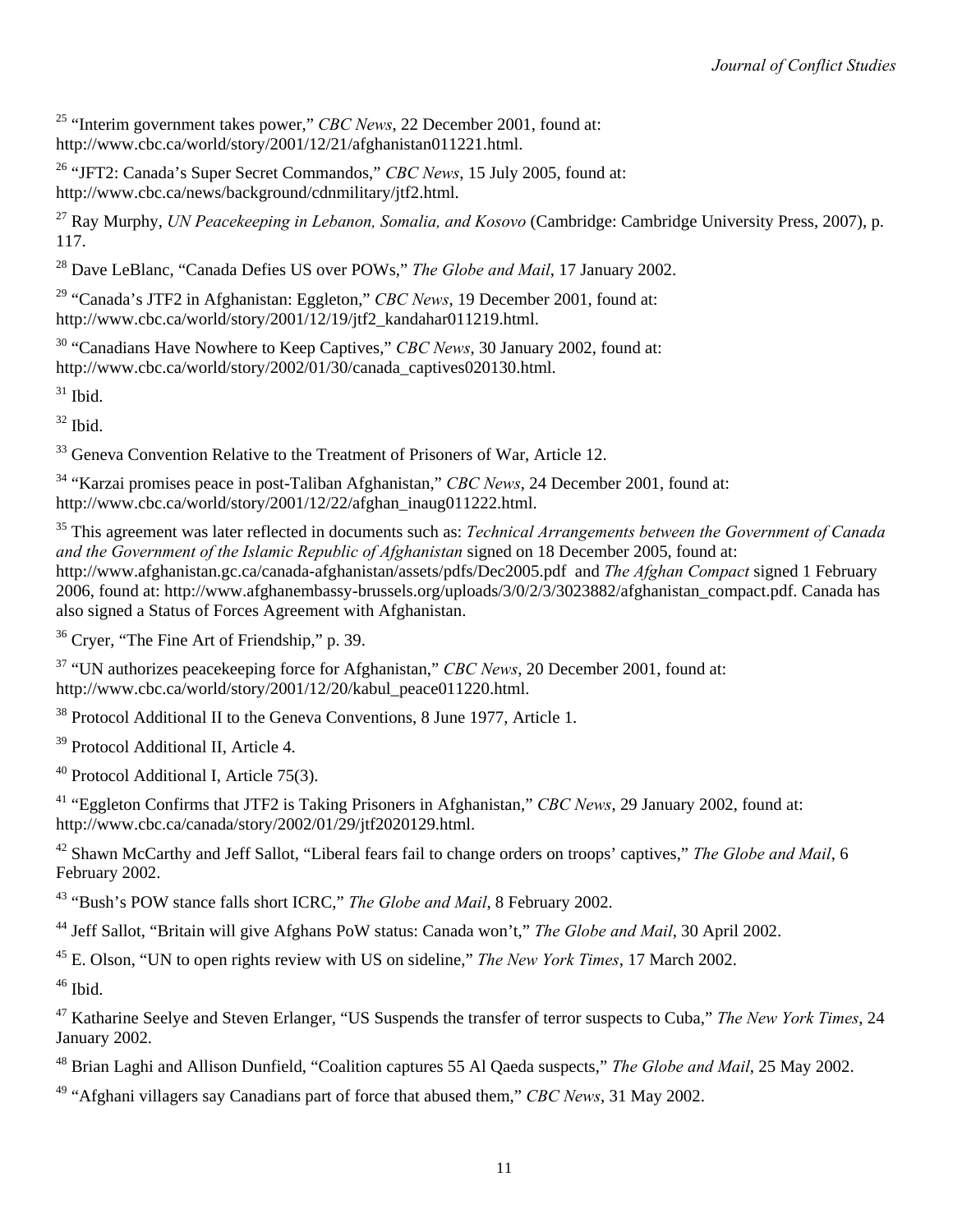<sup>50</sup> See "United States of America, Memorandum to the US Government on the Right of People under US Custody in Afghanistan and Guantanamo Bay," *Amnesty International*, 12 October 2003, found at:

http://web.amnesty.org/library/print/ENGAMR510532002; "United States: Guantanamo Two Years On," *Human Rights Watch,* 9 January 2004, found at: http://hrw.org/english/docs/2004/01/09/usdom6917.htm; UN Commission on Human Rights, "Report of the Special Rapporteur of the Working Group on Arbitrary Detention and Others" (2006).

<sup>51</sup> "Arrangement for the Transfer of Detainees between the Canadian Forces and the Ministry of Defence of the Islamic Republic of Afghanistan," signed in Kabul, Afghanistan on 18 December 2005, found at: http://www.afghanistan.gc.ca/canada-afghanistan/assets/pdfs/Dec2005.pdf.

<sup>52</sup> Stuart Hendin, "Do as We Say Not as We Do: A Critical Examination of the Agreement for the Transfer of Detainees between the Canadian Forces and the Ministry of Defense of Afghanistan," 7 (2007); *New Zealand Armed Forces Law Review*, p 32.

<sup>53</sup> "Arrangement for the Transfer of Detainees," paragraph 3.

54 Ibid., paragraph 7.

55 Ibid., paragraph 11.

56 Hendin, "Do as We Say Not as We Do," p. 32.

 $57$  Additional Protocol I, Article 80 (2) states: "The High Contracting Parties and the Parties to the conflict shall give orders and instructions to ensure the observance of the Conventions and this Protocol, and shall supervise their execution."

58 Ibid., p. 34.

<sup>59</sup> See International Court of Justice: "Request for an Advisory Opinion on the Legality of the Use by a State of a Nuclear Weapon in Armed Conflicts 1993," found at: http://www.icj-cij.org/docket/files/93/7648.pdf.

<sup>60</sup> International Covenant on Civil and Political Rights (adopted 16 December 1966, entered into force 23 March 1976) 999 UNTS 171, found at: http://www2.ohchr.org/english/law/ccpr.htm.

<sup>61</sup> International Covenant on Civil and Political Rights, Article 6.

62 International Covenant on Civil and Political Rights, Article 7.

63 International Covenant on Civil and Political Rights, Article 9.

64 International Covenant on Civil and Political Rights, Article 10.

<sup>65</sup> United Nations High Commissioner for Human Rights, "General Comment No. 31: Nature of the General Legal Obligation Imposed on States Pursuant to the Covenant," (2004) Article 10, found at: http://www.unhchr.ch/tbs/doc.nsf/0/58f5d4646e861359c1256ff600533f5f?Opendocument.

66 See *Al-Skeini and Others v Secretary of State for Defence* UKHL 26 (June 2007), found at: http://www.unhcr.org/cgibin/texis/vtx/refworld/rwmain?docid=4672880a2; The inter-American Commission for Human Rights Case no. 11.589, 29 September 1999, *Alejandro and Others v Cuba*; *Loizidou v Turkey* (Preliminary Objections); European Court of Human Rights 40/1993/435/514; *Rasul v. Bush*, 542 US 466 (2004); *Omar et al. v. Secretary of the United States Army et al.*; 479 F. 3d 1 (DC Cir. 2007); *Banković v. Belgium*, (2001) 11 BHRC 435, 2001–XII Eur. Ct. H.R. 333 (GC); and *Issa v. Turkey* (2004) 41 EHRR 567.

<sup>67</sup>*Kindler v Canada* (Comm No 470/1991), UN Doc CCPR/C48/D/470/1991 (1993), found at: http://www.worldcourts.com/hrc/eng/decisions/1993.07.30 Kindler v Canada.htm.

 $68$  Ibid., paragraph 6.2.

<sup>69</sup> "Convention against Torture and Other Cruel, Inhuman or Degrading Treatment or Punishment," adopted 10 December 1984, entered into force 26 June 1987, 1465 UNTS 85, found at: http://www2.ohchr.org/english/law/cat.htm.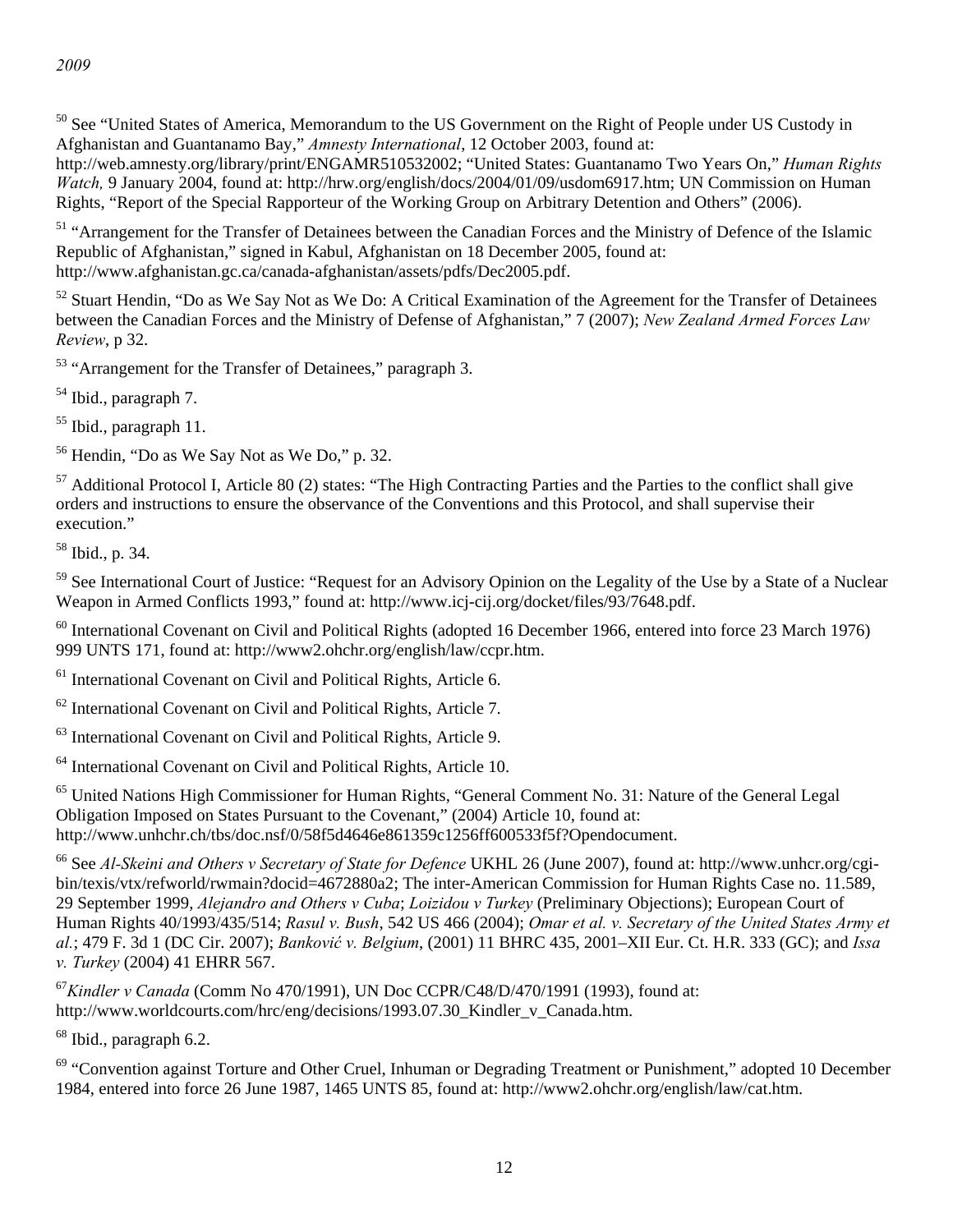70 Convention against Torture, Article 3.

71 UN General Assembly*,* "Interim report of the Special Rapporteur of the Commission on Human Rights on the question of torture and other cruel, inhuman or degrading treatment or punishment," UN Doc A/59/324, (2004), found at: http://www.unhcr.org/refworld/docid/4267be1b4.html.

 $72$  Convention against Torture, Article 16.

73 Convention against Torture, Article 11.

74 Convention against Torture, Article 15.

75 Paul Koring, "What Ottawa doesn't want you to know," *The Globe and Mail*, 25 April 2007.

76 "O'Connor sorry for misinforming house on Afghan detainees," *CBC News*, 17 March 2007, found at: http://www.cbc.ca/canada/story/2007/03/19/afghanaplogy.html.

77 G. Smith, "From Canadian Custody to Cruel Hands," *The Globe and Mail*, 23 April 2007, found at: http://www.theglobeandmail.com/servlet/story/RTGAM.20070423.wdetainee23/BNStory/Afghanistan/?pageRequested=1

78 "Latest Afghan abuse claims spark cries for O'Connor to resign," *CBC News*, 23 April 2007.

79 "World Court asked to look into Afghan detainee controversy," *CBC News*, 26 April 2007.

80 "Canada has new Afghan deal Court told," *CBC News*, 3 May 2007, found at: http://www.cbc.ca/canada/story/2007/05/03/detainees-court.html.

<sup>81</sup> "Arrangement for the Transfer of Detainees between the Government of Canada and the Government of the Islamic Republic of Afghanistan," signed May 3, 2007, paragraph 2, found at: http://www.afghanistan.gc.ca/canadaafghanistan/documents/arrangement\_detainee.aspx?lang=eng.

82 Ibid., paragraphs 3 and 5.

83 Ibid., paragraph 4.

<sup>84</sup> Ibid., paragraphs 7 and 8.

<sup>85</sup> Ibid., paragraph 10.

86 "Ottawa dismisses report that Afghan prisoners are still beaten," *CBC News*, 29 October 2007, found at: http://www.cbc.ca/canada/montreal/story/2007/10/29/qc-afghanreport1029.html.

<sup>87</sup> "Causes of Torture in Law Enforcement Institutions," Afghan Independent Human Rights Commission Report (April 2009), found at: http://www.aihrc.org.af/english/Eng\_pages/Researches\_eng/Research\_cause\_of\_Torture\_2009\_April.pdf.

88 "Challenge on handling of Afghan prisoners can continue: court," *CBC News*, 5 November 2007), found at: http://www.cbc.ca/canada/story/2007/11/05/detainee-challenge.html.

89 Paul Koring, "Detainee torture remains a reality, report shows," *The Globe and Mail*, 22 January 2008.

90 "Acting Commander ended Afghanistan detainee transfers, court hears," *CBC News*, 25 January 2008, found at: http://www.cbc.ca/canada/story/2008/01/24/afghan-detainees.html.

91 "Judge rejects injunction to ban transfers of Afghan prisoners," *CBC News*, 7 February 2008, found at: http://www.cbc.ca/canada/story/2008/02/07/detainees-judge.html.

<sup>92</sup> Amnesty International Canada v Canada (Minister of National Defense) (2008 FC 162), 7 February 2008, paragraph 5.

<sup>93</sup> Ibid., paragraph 2.

94 "Canadian military resumes transfer of detainees," *CBC News*, 29 February 2008, found at: http://www.cbc.ca/world/story/2008/02/29/detainees-afghanistan.html.

 $95$  Ibid.